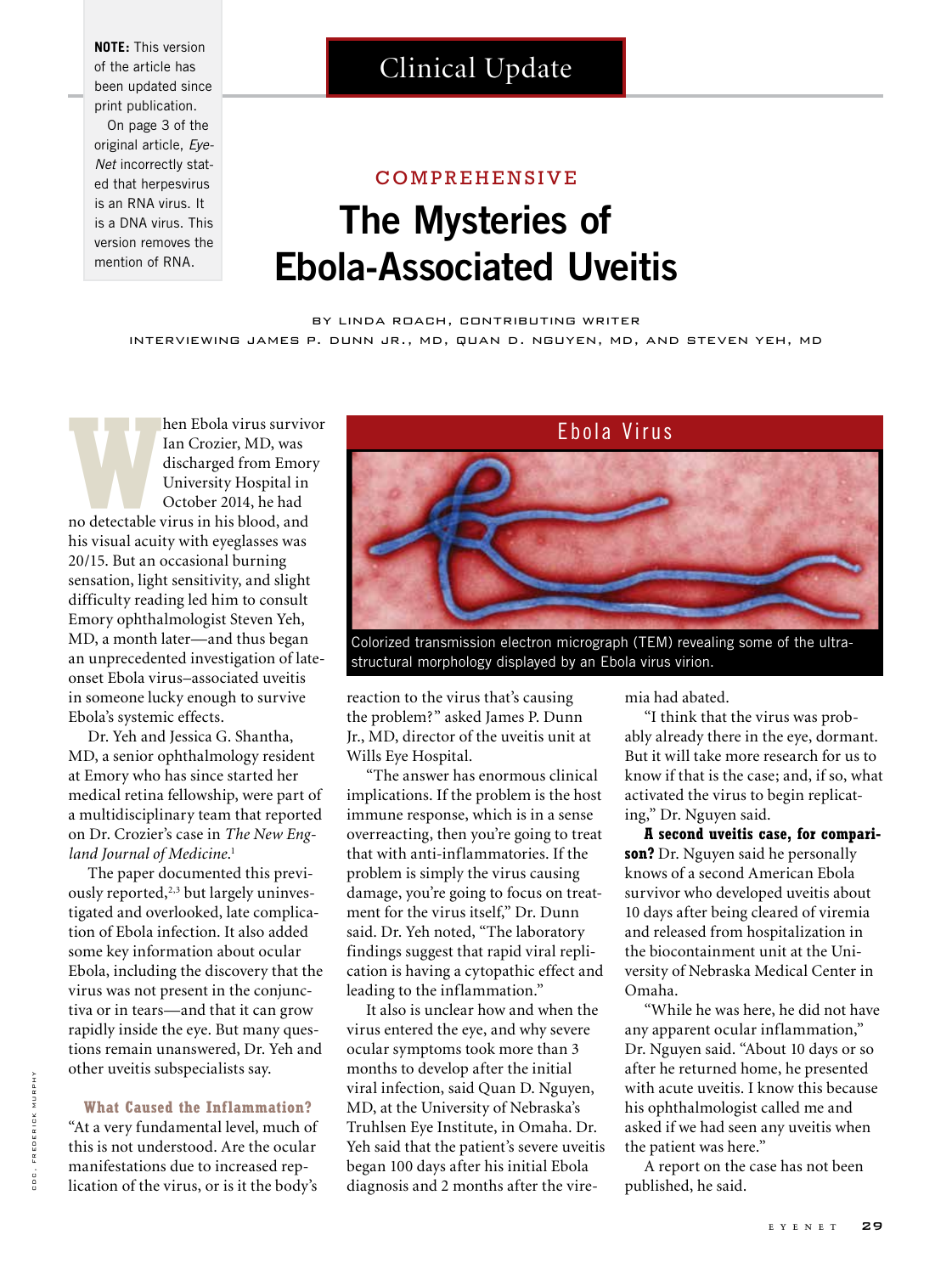## **Comprehensive**

## **Dr. Crozier's Clinical Course**

*The New England Journal of Medicine*  published details of Dr. Crozier's case.<sup>1</sup>

**Initial findings.** When first examined by Dr. Yeh and Dr. Shantha in November, Dr. Crozier had bilateral asymptomatic, pigmented chorioretinal lesions in the retinal periphery with atrophic hypopigmented halos around them. "The diagnosis was asymptomatic posterior uveitis, which looked like chorioretinitis. The findings were similar to what you see with a West Nile virus infection," Dr. Yeh said. The patient's bilateral visual acuity with eyeglasses was 20/15, IOP was 10 mm Hg in the left eye and 9 mm Hg in the right, and the vitreous was quiet.

**Day 1: high IOP, inflammation.**  One month after his first visit, Dr. Crozier returned, complaining of eye pain and redness, halos, blurred vision, and photophobia in the left eye. In that eye, his IOP was 44 mm Hg, VA had declined to 20/20, and 2+ stromal haze and 2+ vitreous haze were present. The diagnoses were unilateral anterior uveitis and ocular hypertension. "His pressure was extremely high, and he was in intense pain. That's how we ended up putting him on a number of topical and oral medications pretty quickly," Dr. Yeh said. These included oral acetazolamide and topical prednisolone, brimonidine, dorzolamide, and timolol.

**Day 4: low IOP.** Despite increased dosing frequency of the prednisolone and the addition of topical atropine over the ensuing 48 hours, anterior chamber inflammation increased. IOP in the affected eye was 6 mm Hg, and VA decreased to 20/25.

**Day 5: anterior chamber paracentesis.** After obtaining a conjunctival swab and taking tear film samples, Dr. Yeh and Dr. Shantha withdrew 170 μL of aqueous from the anterior chamber to have it tested for Ebola virus. (See "Extraordinary Measures: The Paracentesis.") This confirmed a high concentration of Ebola in the anterior chamber and the absence of virus in the conjunctiva and tears.

**Days 6 and 7: acuity falls.** Although the IOP had returned to 15 mm Hg in

## **Extraordinary Measures:** The Paracentesis

As Dr. Crozier's uveitis quickly worsened, Dr. Yeh said that he, Dr. Shantha, and the team suspected that the underlying cause was intraocular Ebola or another virus, such as cytomegalovirus, herpes, or varicella-zoster. However, because medications that work against these other viruses are ineffective against Ebola, it was essential to know which microbe was the culprit. So they donned personal protective equipment, using safety precautions that they had discussed with the Serious Communicable Diseases Unit at Emory University Hospital, and performed paracentesis of the anterior chamber—thereby putting themselves at possible risk of Ebola exposure.

A subsequent reverse transcription polymerase chain reaction assay confirmed that their caution had been warranted: The anterior chamber was teeming with Ebola. "The viral concentration in the aqueous was higher than it was in his blood when he was critically ill," Dr. Yeh said.

Despite having observed all possible protective measures while collecting the aqueous, after this procedure Dr. Yeh slept in a spare bedroom and did not hold his infant son for 21 days, Ebola's incubation period. Both Dr. Yeh and Dr. Shantha also underwent 21-day temperature and symptom monitoring during this period.

"It was pretty intense, when you think of how much live virus was in that sample," Dr. Yeh said.

the left eye by day 6, Dr. Crozier's VA continued to fall to 20/60 on the sixth day and 20/150 on the seventh. Vitritis was noted. The hypotensive drugs were discontinued, and oral prednisone was added to the medication regimen.

**Days 10-14: hypotony and the VA nadir.** The pain level was improving, the scleritis resolved, and anterior chamber inflammation decreased; but vitritis and VA worsened. On day 10, the patient received a periocular injection of triamcinolone, and he began 21 days of oral antiviral therapy with the investigational drug favipiravir (T-705; MediVector). Topical difluprednate was prescribed, plus a 10-week tapering course of oral prednisone.

Meanwhile, VA in the affected eye dropped to 20/800 (hand motions) on the tenth day and fluctuated between that and 20/400 over the next 4 days. There was choroidal edema as well as edema around the optic nerve head. IOP plunged to 4 mm Hg on day 10, then as low as 1 mm Hg on days 11 to 14.

Dr. Dunn suggested that the extreme hypotony might have occurred because the virus, which in other organs replicates in epithelial cells,<sup>4</sup> was infiltrating the ciliary body epithelial cells that secrete aqueous.

**Slow improvement.** Dr. Crozier's condition continued to worsen, and

periocular triamcinolone was administered. Eventually, the inflammation began subsiding, and Dr. Crozier slowly began to recover his vision, Dr. Yeh said. Three months after the uveitis was diagnosed, VA in the affected eye measured 20/15, he said.

#### **Understanding Uveitis Better**

In addition to highlighting how little is known about the long-term impact of Ebola in survivors, Dr. Crozier's case eventually might illuminate some of the mechanisms of ocular inflammation, viral infection, and uveitis, Dr. Dunn said. He gave 2 examples:

**Idiopathic uveitis.** Perhaps viral infections can explain these cases, he said. "A significant number of patients with uveitis have no identifiable cause. So it is interesting to theorize how many patients who are exposed to much less lethal viruses might go on to develop uveitis, no cause of which is ever found, and then get better spontaneously or with steroid therapy."

**Early scarring.** The pigmented chorioretinal scars with atrophic halos that Dr. Crozier had in the earliest phase of his uveitis are "not uncommon" to see during normal ophthalmic exams, Dr. Dunn said. "Many of these scars are attributed to toxoplasmosis. But my suspicion is that some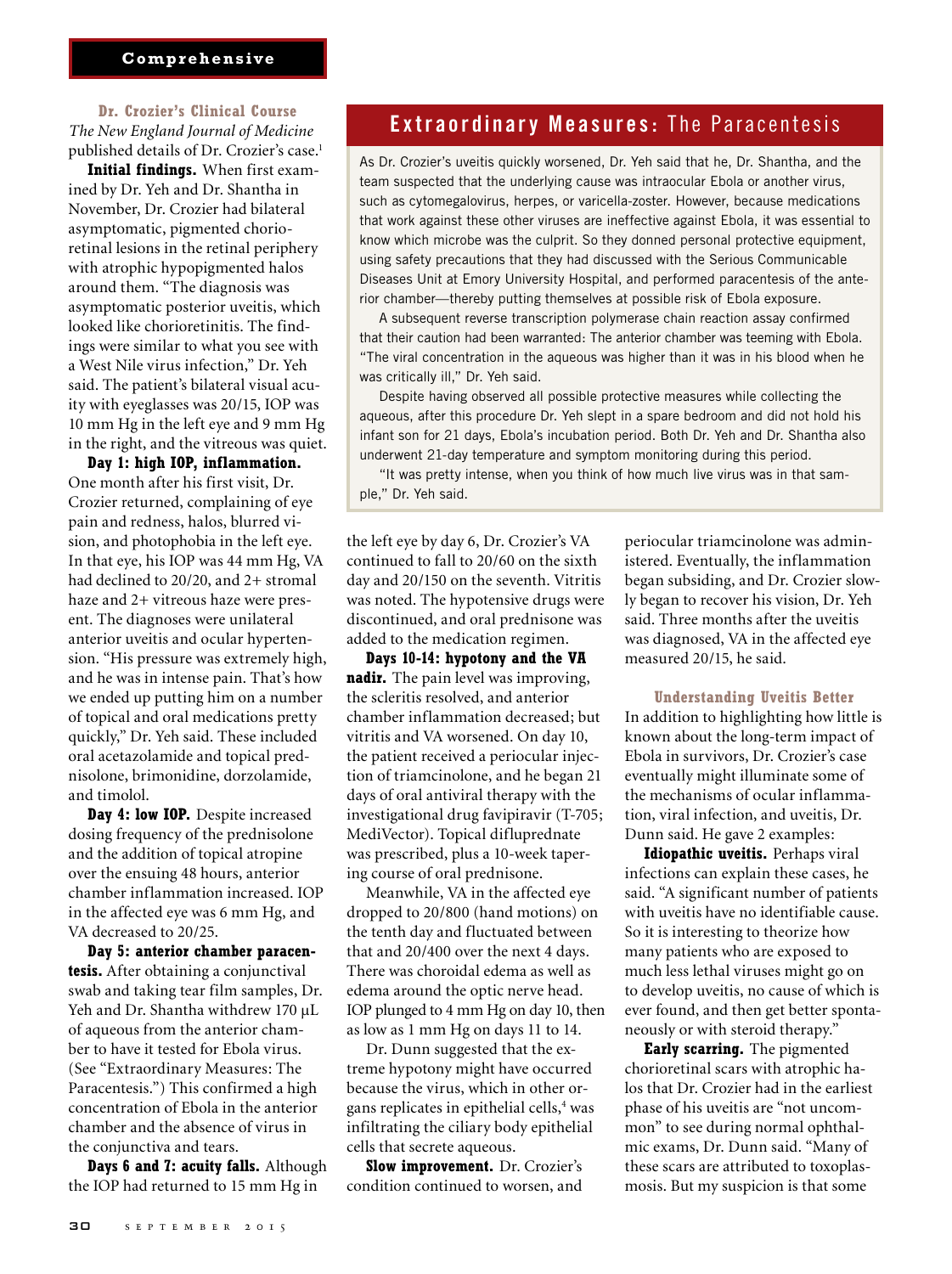of them are related to other types of viruses, particularly when they're bilateral."

### **Unanswered Questions**

Dr. Yeh, Dr. Shantha, Dr. Crozier, and Brent Hayek, MD, an Emory oculoplastic surgeon, traveled to Liberia in April to evaluate approximately 100 Ebola survivors with the constellation of medical problems, including uveitis, that is sometimes referred to as "post-Ebola syndrome."

A number of questions remain regarding why uveitis develops in some patients. Chief among these questions is where in the eye the Ebola virus was hiding for 100 days, and what triggered its reactivation. In lab animals and cell lines, hints are emerging that the trigger might come from the patient's own dysregulated immune system, Dr. Yeh said. "The eye is a very well-regulated organ, and these regulatory mechanisms must be allowing the virus to persist quietly in the eye until replication is somehow triggered," he said. "This might explain why Ebola out-

breaks appear to occur in seemingly random patterns in different parts of the world at different times. Maybe it's not random at all but actually reflects nature's way of waking up a dormant virus."

Other questions include:

**How typical was Dr. Crozier's clinical course,** which began with asymptomatic posterior uveitis, followed by anterior uveitis and then severe panuveitis? "We don't know if that's the typical course, or if other patients follow a different progression," Dr. Dunn pointed out.

**Which therapies, if any, are responsible for Dr. Crozier's visual recovery?** Did the antiviral favipiravir help or hurt? "You can't look at this and say that the favipiravir was the magic bullet," Dr. Dunn said. "We know that some antivirals such as cidofovir can actually cause uveitis as well as hypotony. Is it possible that the favipiravir caused his hypotony? Probably not, but did it make it worse?"

Dr. Yeh added that it is unknown whether treatment with favipiravir

clears the virus completely from the eye. However, some viruses, such as herpesvirus, are known to persist in dormant form, and they are capable of causing disease under the right conditions, he said.

Laboratory studies indicate that favipiravir prevents viral replication by inhibiting synthesis of RNA genomes and messenger RNAs and that it might be effective against a variety of RNA viruses. (The drug is in phase 3 trials in the United States for treating influenza; a fast-track federally funded Ebola trial is being planned.)

**How does genetic variability affect susceptibility?** The sparse literature on Ebola survivors indicates that up to 40% develop late uveitis.<sup>2</sup> Genetics might help explain why the disease does not occur in all survivors, Dr. Nguyen said. "Clearly, some patients might be born with some level of immune dysregulation that remains quiet without any disease manifestations until there is an external factor, like in this case a viral infection," he said. "So you would have perhaps an infectious etiology that tips the balance of the immune system, causing a dysregulation that leads to overly active inflammatory processes."

#### **2 Take-Home Messages**

**1. Take precautions with post-Ebola patients.** The Academy responded to Dr. Crozier's case by issuing a statement that advises members to take special precautions<sup>5</sup> when treating patients who are or have been infected with Ebola. "The newest findings that indicate uveitis may be associated with active virus within the eye highlight the vital importance of such safety measures for ophthalmic health care professionals when performing invasive procedures such as intraocular injections or surgery for cataracts or glaucoma on patients who have been infected with the Ebola virus," the Academy's statement says.

**2. Recognize aggressive uveitis early.**  Dr. Nguyen advises ophthalmologists on the front lines of patient care to act quickly and emphatically to suppress the inflammation when a patient presents with uveitis that might be associated with a virus, especially Ebola.

"Sometimes, if it's a mild virus, it will affect only the anterior portion of the eye," Dr. Nguyen said. He added that the lesson physicians should learn is that if uveitis occurs in the setting of very severe viremia, they should anticipate that it will not be a relatively benign anterior uveitis— "but an aggressive panuveitis that therefore requires very aggressive treatment, with a multimodal approach of delivering the medication to control the inflammation." ■

1 Varkey JB et al. *N Engl J Med.* 2015;372(25): 2423-2427.

2 Bwaka MA et al. *J Infect Dis.* 1999;179(suppl 1):S1-S7.

3 Mupupa KD et al. *J Infect Dis.* 1999;179 (suppl 1):S13-S14.

4 Kindrachuk J et al. *J Virol.* 2014;88(17): 9877-9892.

5 www.aao.org/clinical-statement/ebola-virusdisease--what-ophthalmologists-need-to.

*Dr. Dunn is professor of ophthalmology at Sidney Kimmel Medical College of Thomas Jefferson University, Philadelphia, and director of the uveitis unit of the retina division at Wills Eye Hospital. Relevant financial disclosures: None.*

*Dr. Nguyen is McGaw Professor of Ophthalmology, department chairman, and inaugural director of Truhlsen Eye Institute, at the University of Nebraska Medical Center, in Omaha. Relevant financial disclosures: AbbVie Pharmaceuticals: S; Bausch & Lomb Surgical: C; Genentech: S; Heidelberg Engineering: S; Lux Biosciences: S; Optos: S; Regeneron: S; Sanofi Fovea: S; Santen: C,S; Xoma: C. Dr. Yeh is associate professor of ophthalmology, and director of the section of uveitis and vasculitis, section of vitreoretinal surgery & diseases, at Emory Eye Center, Emory University, Atlanta. Relevant financial disclosures: None.* 

*See the disclosure key, page 8. For full disclosures, view this article at www.eyenet.org.*

*MORE ONLINE. View the ARVO 2015 Closing Keynote "Ebola and the Eye: A Story of Discovery and Uncertainty," at www.arvo.org/ Annual\_Meeting/2015/Program/ARVO\_2015\_ closing\_keynote/.*